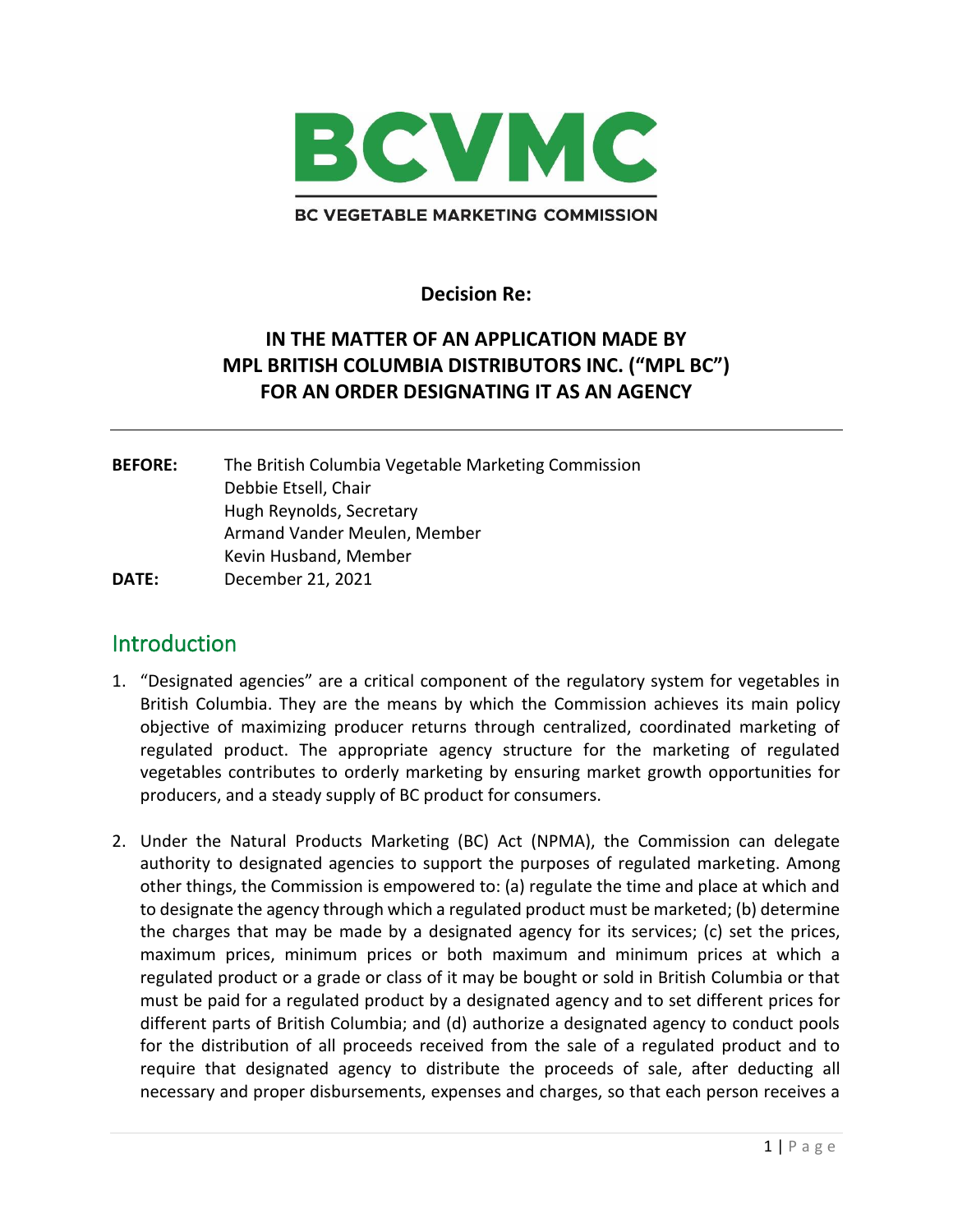share of the total proceeds in relation to the amount, variety, size, grade and class of a regulated product delivered by the person and to make those payments until the total net proceeds are distributed. Every designation of an agency must be approved in writing by the BC Farm Industry Review Board (BCFIRB).

- 3. As a result of the agency review process that commenced in 2018, it became apparent to the Commission that its current orders regarding the designation of new agencies, and the review of existing agencies, were deficient. In the Commission's view, the orders then in effect did not clearly articulate the Commission's policy objective of promoting the interests of the industry as a whole through coordinated marketing that will maximize the returns of all producers. Furthermore, it was the Commission's view that the orders then in existence contained too many ambiguities. Consequently, On March 15, 2021, the Commission passed Amending Order 54, which implemented comprehensive changes to the Commission's orders regarding the designation of new agencies, and the review of existing agencies.
- 4. On May 27, 2021 the Commission received an amended application for a NEW Class 1 designated agency licence (pursuant to Amending Order 54) from MPL BC for the marketing of regulated greenhouse vegetables.
- 5. On August 20, 2021, September 15, 2021 and September 24, 2021, the BCFIRB made certain orders and directions concerning the composition of the panel that is to address MPL BC's application. In accordance with those orders and directions, a panel of the Commission was struck to review the application. The panel members consist of Debbie Etsell (Chair), Hugh Reynolds (Secretary), Armand Vander Meulen (Member) and Kevin Husband (Member).
- 6. On September 27, 2021, the panel met to address administrative matters concerning the application process. Commission staff was directed to send out a notice to all stakeholders after the timeline was established.
- 7. On September 30, 2021, the panel reviewed MPL BC's application and deliberated on the review process. A decision was made to receive oral submissions from MPL BC, which was communicated to MPL BC by letter dated October 1, 2021.
- 8. On October 8, 2021, MPL BC presented its application to the panel. Following that presentation, the panel decided to engage in further consultation with industry stakeholders through a written submission process. MPL BC was asked to send a redacted version of its application for distribution to stakeholders.
- 9. On October 13, 2021, the panel circulated MPL BC's redacted application to industry stakeholders. These stakeholders were invited to deliver written submissions by October 25, 2021. Stakeholders were also informed that any written submissions would be provided to MPL BC so that it would have an opportunity to reply to those written submissions by October 29, 2021.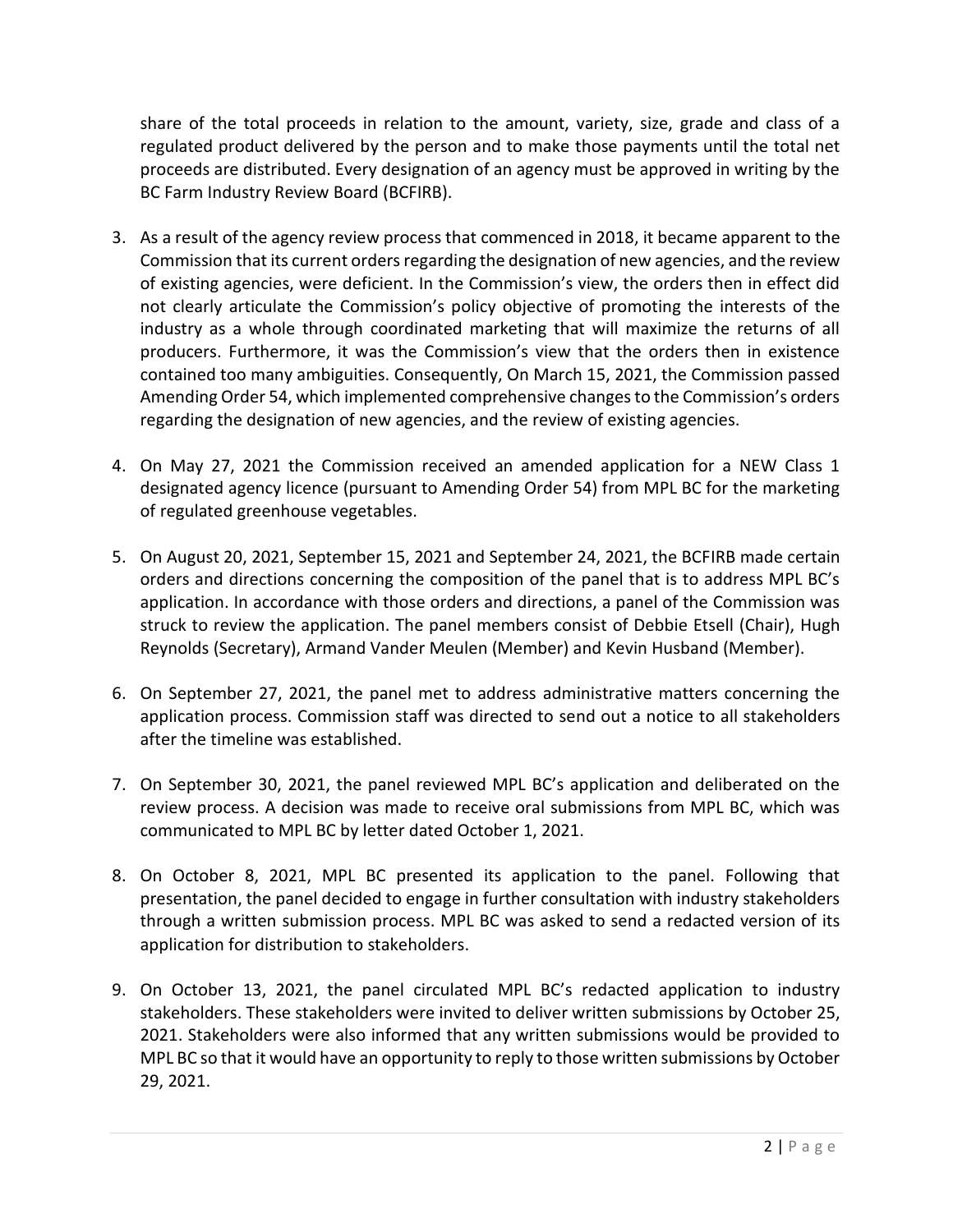- 10. On October 22, 2021, the deadline for written submissions from industry stakeholders was extended to November 3, 2021.
- 11. The panel received written submissions from industry stakeholders as follows:

Calais / Gravis Farms Ltd. Wayne Soo / Aljane Farms Ravi Cheema / Creekside Hothouses Ltd. Tanya Rheaume / Merom Farms Randy Andres / IVCA - Island Vegetable Co-operative Association Loren Taves / Farmer - Taves Family Farm Bill Brar / CVG Vegetable Products Ltd. Gurinder Cheema / Fresh4U Farms Ltd. Jos Moerman / SunnySide Produce Ltd. Ray VanMarrewyk / Westcoast vegetables Ltd. Robert J. McDonell / Farris, Vaughan, Wills & Murphy LLP Michael Minerva / Village Farms Steven Newell / Greenhouse Grown Foods Inc. Steven Newell / Windset Farms

- 12. On November 5, 2021, the written submissions from industry stakeholders were provided to MPL BC, which was directed to provide any reply by November 15, 2021.
- 13. On November 12, 2021, the panel extended the deadline for MPL BC's reply to November 16, 2021.
- 14. On November 15, 2021, MPL BC submitted its reply to the written submissions received from industry stakeholders.
- 15. The panel met to deliberate on November 18 and 22, 2021, and December 21, 2021.

## Analysis

- 16. The designation of a new agency is not a routine matter akin to the issuance of a producer licence. Unlike some other regulated commodities, the vegetable industry is not supply managed. Centralized, coordinated marketing through agencies is the primary mechanism by which the Commission maintains orderly marketing, promotes the development of the industry, and ensures that producer returns are maximized. Consequently, the decision to grant or refuse agency status is a matter of fundamental marketing policy.
- 17. In its January 31, 2017 Supervisory Decision, the BCFIRB said:

7. The specific rules governing agencies differ depending on the needs of the particular regulated industry. What is common across all regulated industries, however, is the agencies are licensed entities whose purpose is to market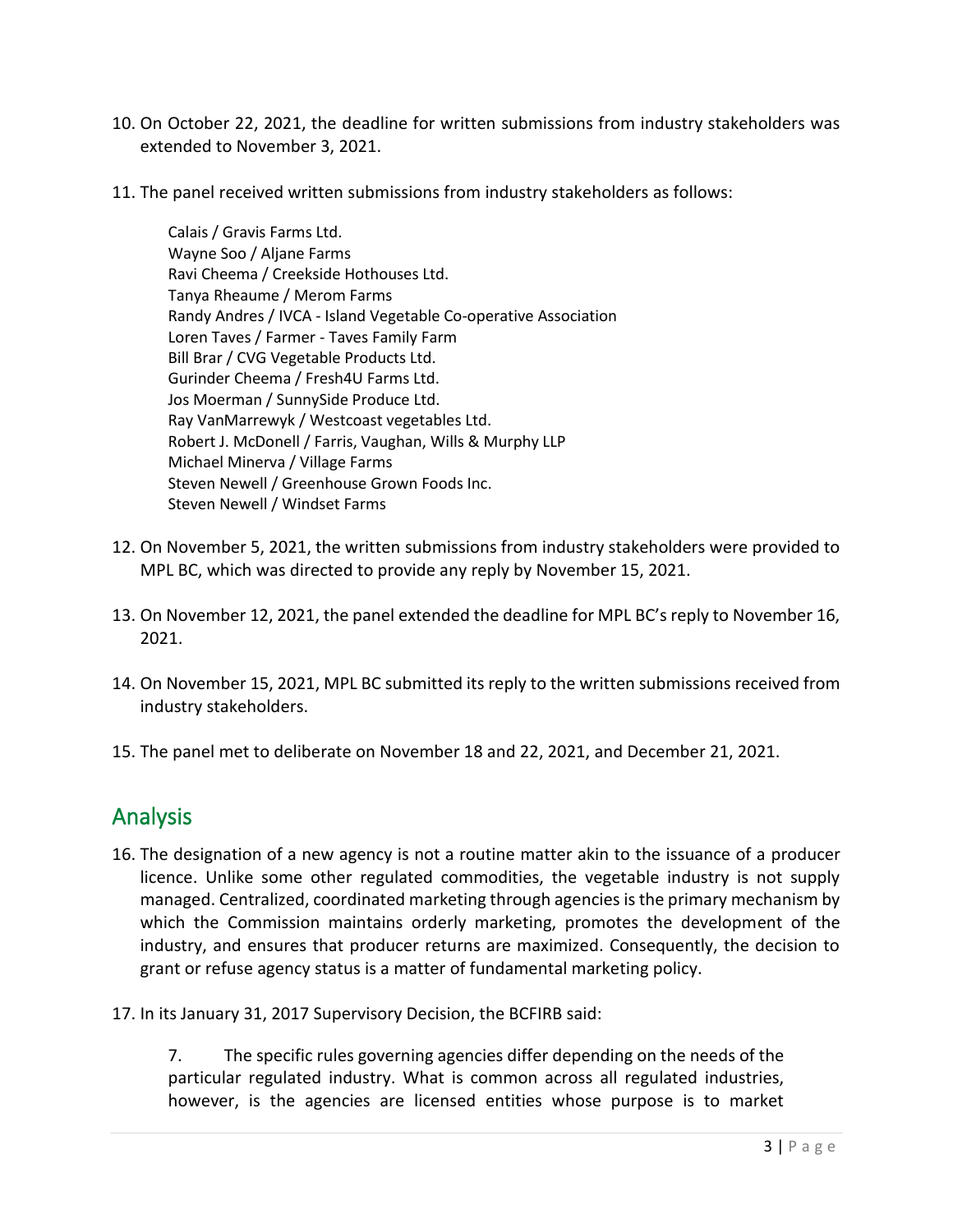regulated product on behalf of registered producers. **Agencies are licensees whose regulatory role is to harness the collective power of producers to enhance market access for regulated products. They minimize burdens on each producer regarding finding outlets for sales of their delivery allocation (a mechanism for producers to share market access). Agencies also store, ship, and label product for producers. For consumers, they help ensure a steady supply of BC product by contributing to orderly marketing. In all this, one of their key roles is to grow the industry by looking for new markets. As was noted in the March 31, 2016 Workshop Report that was part of the current process, at p. 4: "Agencies competing for the same buyer with the same product do little, if anything, for Producers or Buyers". Agencies thus play both a key front line role, and a larger strategic role, in assisting the Commission to regulate, manage and grow the industry in an orderly fashion**: see generally January 7, 2013 Supervisory Decision, paras. 34 - 38; see also the Commission's September 21, 2015 Stakeholder Engagement Discussion Paper, pp. 4 - 6. (emphasis added)

- 18. Significantly, the BCFIRB's comments concerning the role of agencies and the undesirability of agencies "competing for the same buyer" reflect an awareness of the natural tension that arises from having multiple agencies. On the one hand, multiple agencies may provide some resiliency and choice for producers. On the other hand, if these agencies are left to their own devices, they might erode producer returns by competing against each other on price in the same market space. In the greenhouse sector, this tension was the subject of certain decisions and directions made by the BCFIRB in the *Global Greenhouse* matter.
- 19. In *Global Greenhouse Produce Inc. et. al. v. BCMB et. al.*, 2003 BCSC 1508, Drost, J. quoted from the Commission's recommendations to the BCFIRB, as follows:

31. BCHH is currently the sole designated marketing agency for regulated greenhouse vegetables in Districts I & II. Hot House and its tomato producers have been going through a difficult financial period of late, largely as a result of the significant preliminary duty impose upon it by the U.S. Department of Commerce….It was clear from the evidence presented to the Panel that at least some growers remain largely dissatisfied with the manner in which BCHH has been operating as a marketing agent, and that these growers wish to have an alternative….Simply put, they do not want to do business with BCHH any longer and they seek the opportunity to market their product more effectively. They may or may not succeed in this regard, but they want to try.

33. The Panel has also considered the impact of a second agency designation on the industry as a whole at this time. Concerns were expressed to the Panel that the existence of a second seller of B.C. product would result in price erosion in the market place. The Panel recognizes that Globals (sic) proposed marketing plan will result in additional access to markets and enhanced sales opportunities. The

. . . . .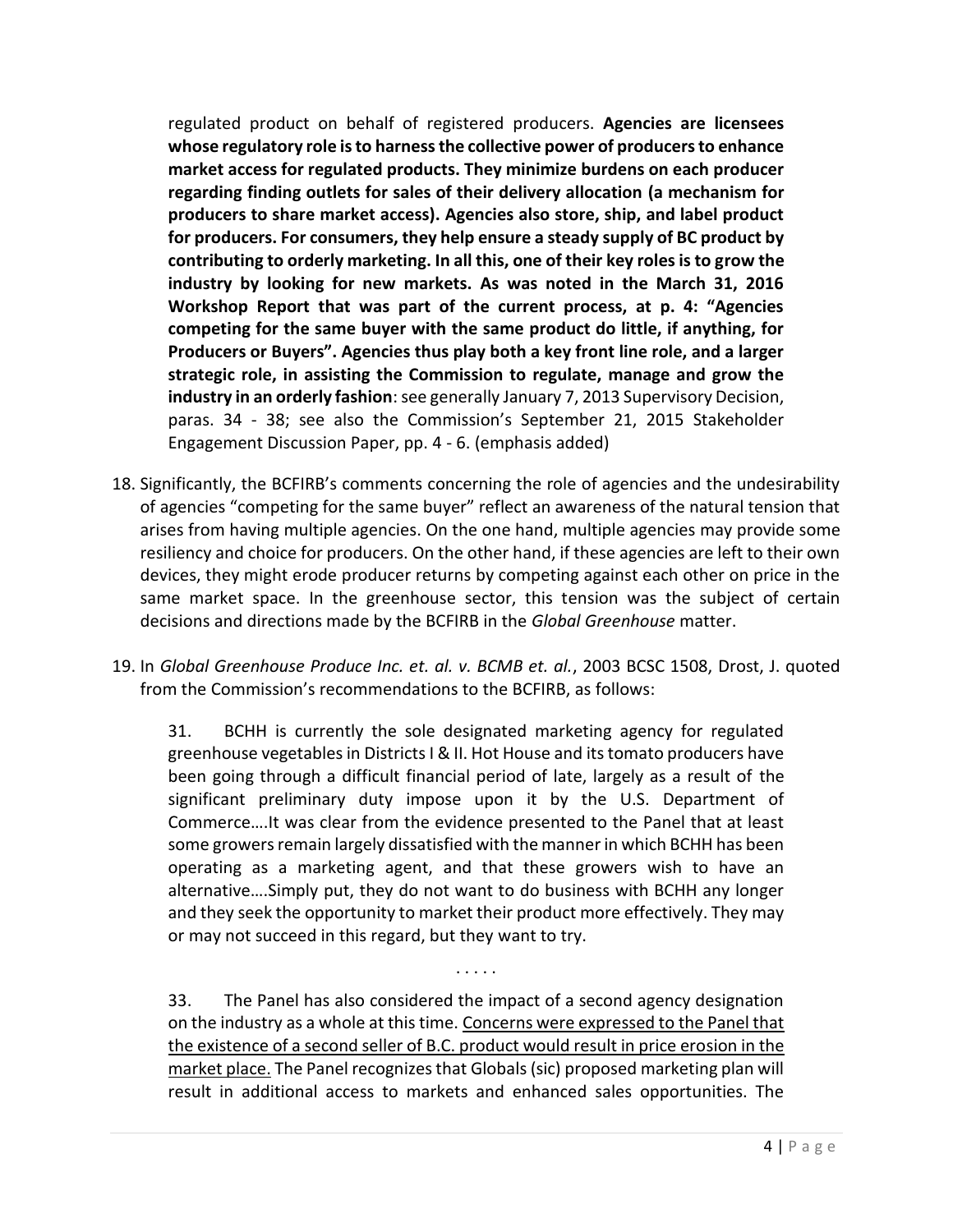Global application attempts to deal with these issues by committing to market the product outside BCHH's traditional markets of western Canada and the I-5 Corridor. BCHH expressed doubt that any such commitment would be effective.

. . . . .

35. In the result, the Panel has concluded that, in light of the circumstances in which the hothouse industry is currently operating it is an appropriate time to provide producers with an alternative to marketing product through BCHH…. (emphasis added)

20. At the time of the *Global Greenhouse* case, the Commission acted to address the detrimental impact of inter-agency competition in the greenhouse sector by imposing strict territorial limitations. The necessity for regulatory mechanisms to protect against price erosion from inter-agency competition is reflected in the BCFIRB's January 31, 2017 Supervisory Decision, as follows:

72. The Commission's reasons noted that these criteria were being applied in a broader context that considered the appropriate marketing options for growers (while it is beneficial to have multiple agencies, too many agencies can lead to market confusion and undermine orderly marketing), the local supply for a proposed agency, an agency's ability to manage its delivery allocation and plan for positive growth as opposed to merely competing in existing markets and the Commission's reliance on the timely market intelligence provided by agencies to the Commission when the Commission establishes minimum price.

. . . . .

85. Despite the criticisms that some, including the agencies, have leveled over the years about the regulatory system, all of them support ongoing regulation as being in the best interests of the industry – as supporting the fundamental goals of regulated marketing, which ensures the equitable and orderly marketing of natural products, which helps mitigate the extreme and sometimes destructive swings in production and price that can take place absent regulation. These extreme swings can be detrimental to producers and the value chain, including consumers. BCFIRB decided, in our June 15, 2016 supervisory decision letter that "regulation of the Vancouver Island vegetable industry continues to represent sound marketing policy".

21. In summary, the designation of a new agency should only follow where the panel is satisfied that the presence of an additional agency will not result in price erosion, lead to market confusion or otherwise undermine orderly marketing. Furthermore, the panel must be satisfied that the presence of an additional agency will enhance orderly marketing, promote the development of the industry, and ensure that producer returns are maximized. There is a high threshold that must be satisfied before an application for agency status will be granted.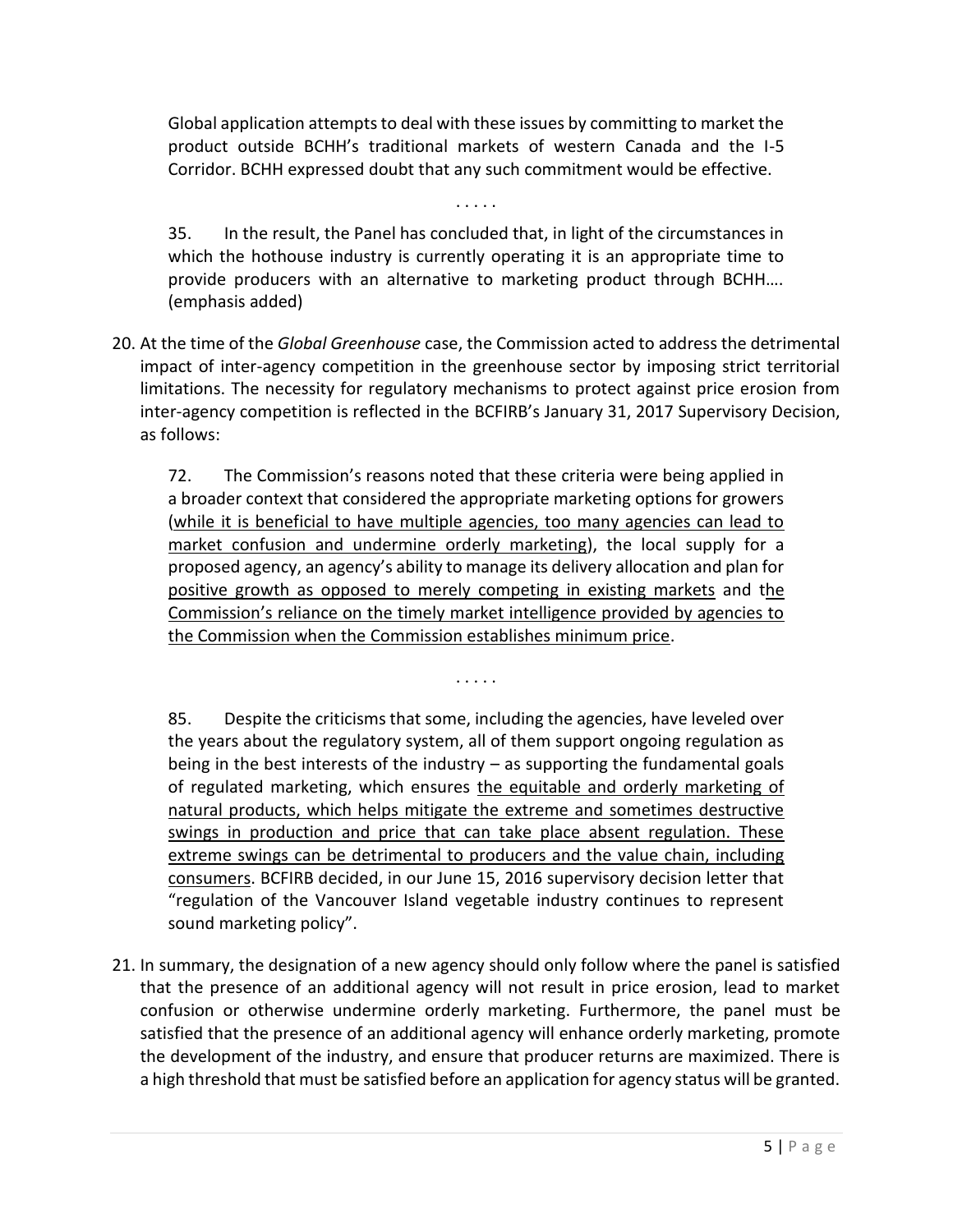- 22. These considerations are expressed in more detail in Part XIV of the Commission's General Order. The relevant provisions are as follows:
	- 1. (4) Applications for designated Agency status must also:
		- (a) demonstrate to the satisfaction of the Commission that the applicant's primary business objective is the marketing of regulated product in a manner that benefits the Commission and the British Columbia industry as a whole;
		- (b) demonstrate to the satisfaction of the Commission that the applicant has knowledge and understanding of the regulatory requirements and limitations imposed on Agencies under the Commission's General Orders;
		- (c) demonstrate to the satisfaction of the Commission that the applicant has knowledge and understanding of the market access system established under the Commission's General Orders for all applicable regulated products;
		- (d) demonstrate to the satisfaction of the Commission that the applicant has sufficient knowledge and ability to service markets in British Columbia and Canada;
		- (e) demonstrate to the satisfaction of the Commission that the applicant has the capacity to directly market regulated product without excessive reliance on wholesalers, or thirdparty grading, packing, warehouse and storage facilities, or that the applicant will otherwise make arrangements with such third parties in a manner that:
			- (i) would retain the proposed Agency's control throughout the marketing channel and permit the proposed Agency to be responsive to the changing needs and desires of the end-user;
			- (ii) would not expose the industry to unnecessary food safety risk;
			- (iii) would not be disruptive to orderly marketing;
		- (f) demonstrate to the satisfaction of the Commission that the applicant has taken all reasonable steps to meet with, and seek the cooperation of, existing Agencies, and provide particulars of the result of such initiatives.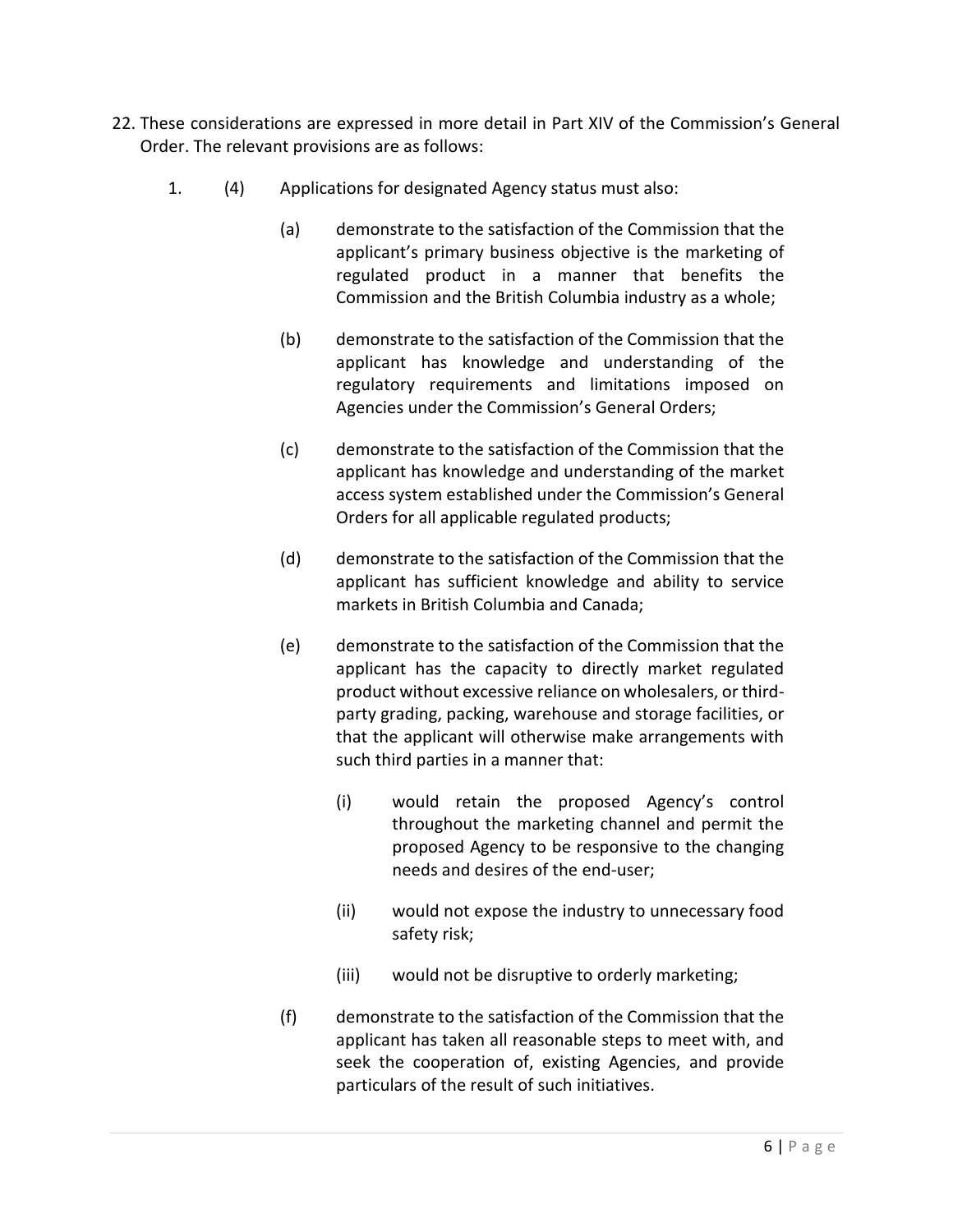- (g) provide a rationale in support of the application with specific reference to the following:
	- (i) existing and anticipated requirements of the market that could be serviced by the proposed Agency;
	- (ii) how the proposed Agency would benefit producers shipping through that Agency;
	- (iii) how the proposed Agency would benefit the industry as a whole; and
	- (iv) the impact that the proposed Agency would have on existing designated Agencies.

. . . . .

- 2. (5) Where the panel has decided that the application should not be summarily dismissed, the panel will engage in further consultation with industry stakeholders concerning the application. The applicant will be given an opportunity to prepare a redacted version of the application for review by industry stakeholders, provided that only information that is confidential, proprietary or constitutes a trade secret may be so redacted from the application reviewed by the panel.
	- (6) Following consultation with industry stakeholders, the panel will decide whether to grant designated Agency status to the applicant. The panel will grant designated agency status only where it is satisfied that:
		- (a) there is a market requirement for the proposed Agency, and the designation of that Agency would benefit the industry as a whole having regard to the interests of all producers, including those marketing through other Agencies;
		- (b) it would not be in the interests of the industry for the proposed regulated product to be marketed by an existing Agency;
		- (c) the presence of the proposed Agency will not be disruptive to orderly marketing and will not result in increased competition among Agencies on price, which may have a detrimental effect on producer returns;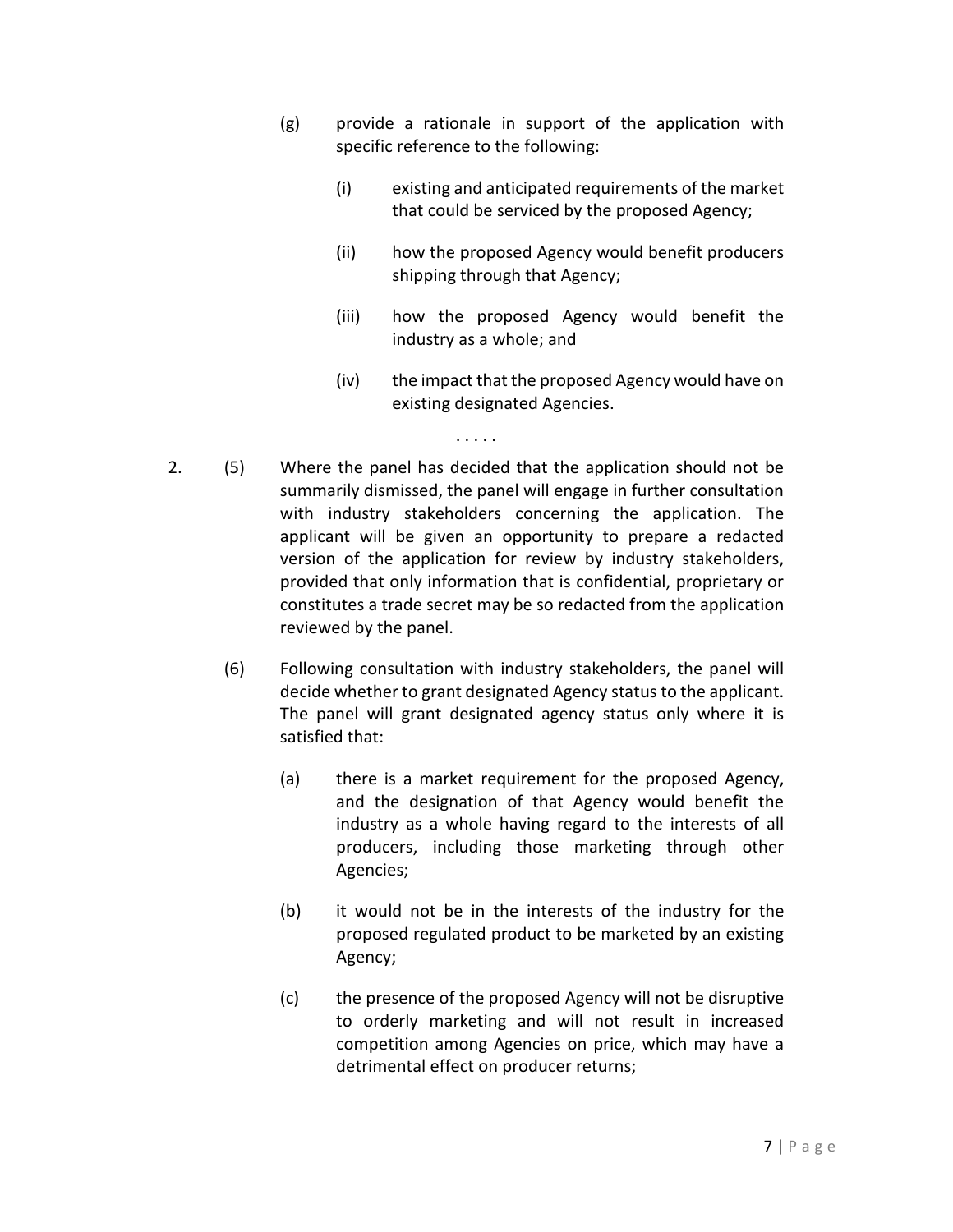- (d) the proposed Agency has demonstrated an understanding of the regulatory system and has adequately expressed its intention to follow Commission Orders and the enabling legislation and regulations;
- (e) there is evidence-based demand for the specific product(s), grouped by end use customer, that are to be marketed by the proposed Agency, which demand is not already satisfied by existing Agencies;
- (f) there is evidence-based support from multiple licensed Commercial Producers, who are at arms-length from each other, and who intend to market regulated product through the proposed Agency;
- (g) the primary responsibility for marketing regulated product will rest with the proposed Agency, rather than wholesalers who may market regulated product on behalf of the proposed Agency;
- (h) the proposed Agency will comply with the Commission's orders, including all applicable minimum pricing orders in relation to sales occurring both within and outside the Province;
- (i) the proposed Agency will not have a detrimental effect on the delivery allocation and production allocation of existing producers not represented by the proposed Agency; and
- (j) the proposed Agency has the knowledge, capacity and ability to operate effectively as an Agency.
- 23. The panel has carefully considered MPL BC's application, together with the submissions of industry stakeholders, even though it may not refer to every point raised in the application or those submissions.
- 24. The panel is satisfied that MPL BC is a well-established, leading marketer, with direct access to significant customers. It has exclusive arrangements with some of the largest retailers and has penetrated markets throughout North America. The panel notes that existing agencies regularly sell product to Mastronardi, precisely because it has direct access to these markets.
- 25. MPL BC has essentially operated within BC as a licensed wholesaler acquiring product from existing agencies, and the panel is satisfied that it has conducted itself in that capacity in accordance with applicable regulatory requirements. If granted agency status, MPL BC has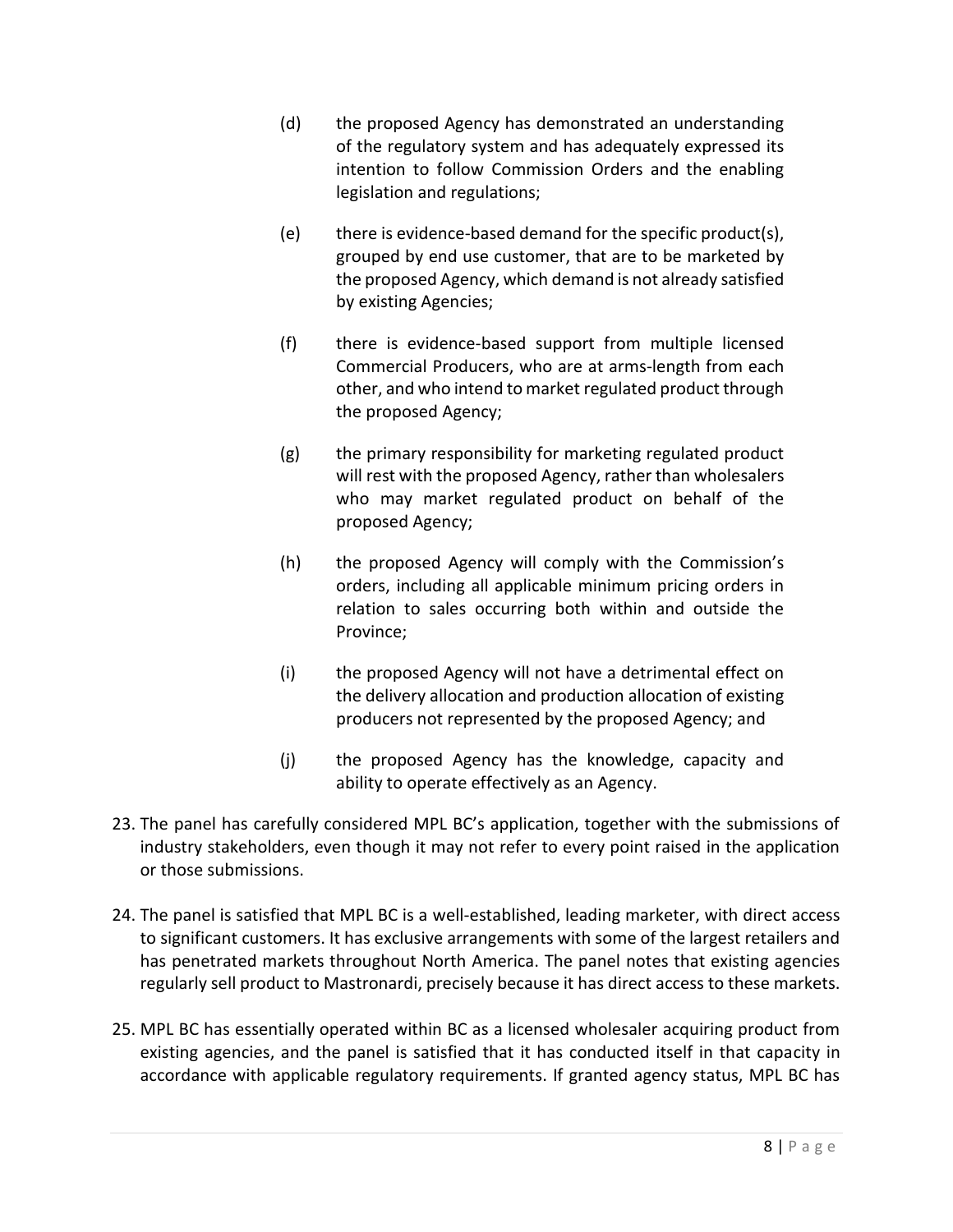also expressed its willingness to appoint a person as a liaison to the Commission to facilitate its continued compliance with the regulatory system.

- 26. Stakeholder opposition to MPL BC's application was generally expressed on the basis that the grower community is currently being well served from within the status quo. Another theme that arises from the submissions made by stakeholders opposed to the application is that the grant of agency status to MPL BC will have a detrimental impact on existing BC agencies.
- 27. The panel accepts that a grant of agency status to MPL BC could create significant disruption to some existing agencies. However, the Commission's primary obligation is to producers; not to the agencies themselves. As noted, the agency system exists to enhance orderly marketing, promote the development of the industry, and ensure that producer returns are maximized. Agencies are the tools through which these regulatory objectives are pursued, rather than an end to themselves.
- 28. On balance, the panel is satisfied that MPL BC's application satisfies the requirements set out in Part XIV of the General Order. There are market penetration opportunities available through this applicant that are not present with existing agencies. Furthermore, the panel believes that the industry will benefit when product can be marketed through an agency that has better and more direct access to key customers throughout North America. While it is possible for existing agencies to sell to Mastronardi, which can then market product to these key customers, this approach is likely to introduce unnecessary costs and inefficiencies that do not benefit producers.
- 29. Producers are likely to be better served when their product is marketed by an agency that has better and more direct access to key retailers throughout North America. In this regard, the panel does not think that preservation of the status quo is itself a valid objective. If the interests of producers can be better served through a new agency, with better and more direct access to key customers throughout North America, then the high threshold established under Part XIV of the General Order can be met, despite the disruption to existing agencies. In short, while it is generally undesirable to permit a proliferation of agencies that might simply compete against each other resulting in price erosion, the Commission must be alive to the possibility that a new agency can have better and more direct access to key markets than existing agencies.

## **Decision**

30. After due consideration, the panel has decided that MPL BC should be designated as an agency, subject to the approval of the BCFIRB. It is the panel's considered view that this decision reflects a principles-based approach to supervision and regulation. This principled approach has been defined by the BCFIRB as six principles collectively referred to as the "SAFETI" principles: